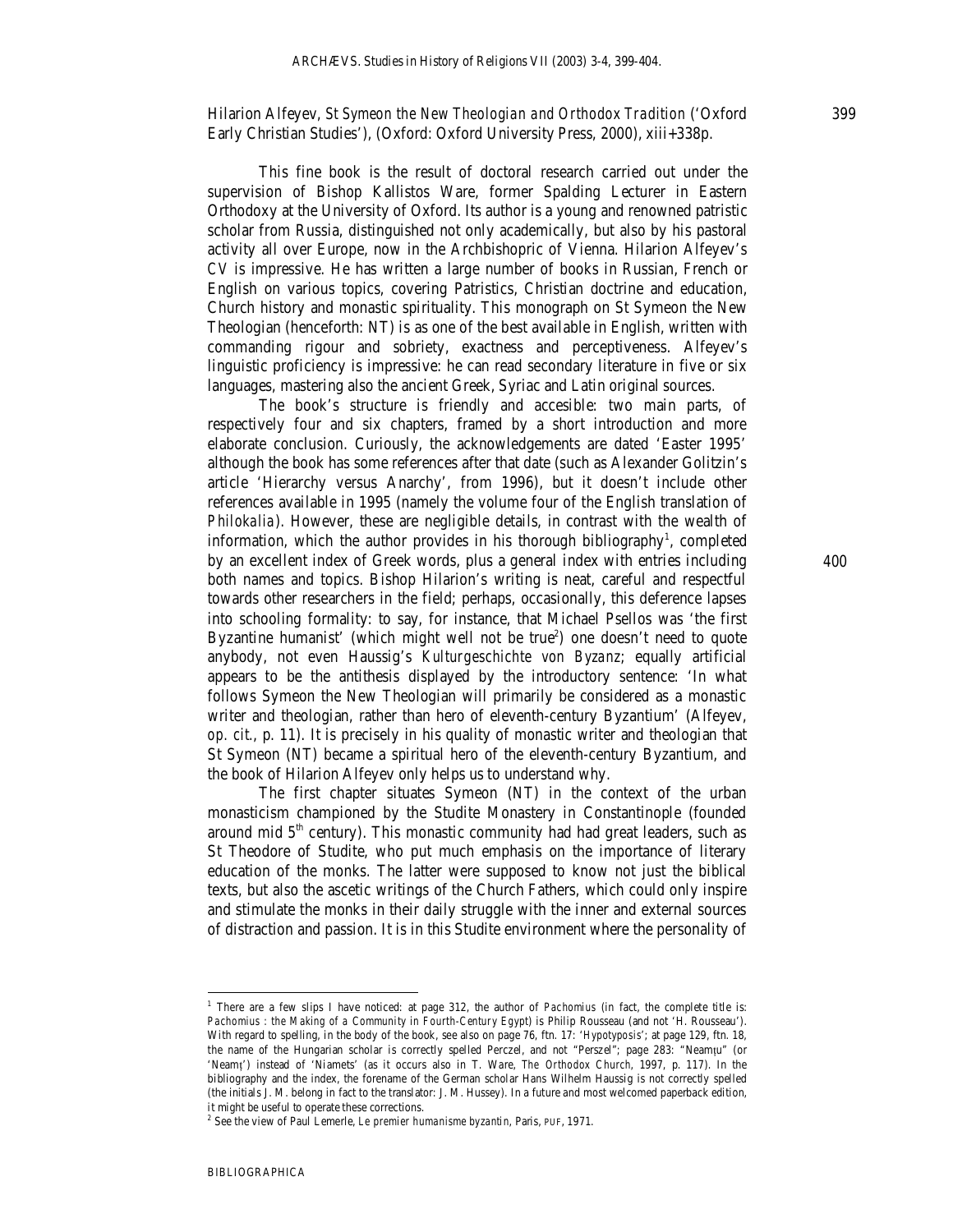Symeon's spiritual father, also Symeon (the Pious<sup>3</sup>), was decisively shaped. Alfeyev draws the contours of the personality of Symeon the Studite and emphasises how important the personal and immediate initiation in the heavenly mysteries of God was for the younger Symeon, so that the latter would embrace the monastic vocation and pursue untiringly the virtues of Christ. This is followed by a succinct presentation of the life of Symeon (NT), according to the testimony of his disciple Nikitas Stithatos. Symeon was tonsured in the monastery of St Mamas the Martyr in Constantinople, where he immersed himself into a life of repentance, contrition and prayer, living on the communion of the divine sacraments and being refreshed more by the Word of God than by any foodstuff. Quickly becoming abbot of the monastery (at the age of 31), Symeon attracted many young novices around him, some from the aristocratic class of the Byzantine capital; and yet, his charismatic character annoyed other monks and members of the Church hierarchy, charging Symeon with accusations, questioning his truly radical orthodoxy.

Hilarion Alfeyev's book provides a defence against the charges of St Symeon's own contemporaries, and of those modern scholars who have not fully understood his place within the orthodox tradition. He does that by drawing many parallels between Symeon's theology and the teaching of other great Fathers of the Church, in particular St Gregory the Theologian  $(4<sup>th</sup>$  century), John Klimacos  $(6<sup>th</sup>$ century), St Maximus the Confessor, St Isaac the Syrian ( $7<sup>th</sup>$  century) and John of Damascus ( $8<sup>th</sup>$  century). Throughout the book, the author prefers to flesh out the famous *consensus Patrum*, rather than to search for subverting discontinuities. The second chapter is most fascinating. It deals with the role of the Holy Scripture in the formation of Symons's spiritual universe, again in the general tradition of orthodox monasticism: the meditation of biblical verses (which would mean learning them by heart). Symeon had no room at all for the critical, and even patronising approach to the Bible, elicited by doubt and made possible through the epistemological pre-eminence of the subject (no invention of the modern age). That is how Symeon can make out of the Old Testament texts a fountain of living waters, sprinkling over the intelligence already purified of evil fancies. St Symeon's theology is very little about 'imagining' or 'making of', since it allows God first to speak and to act. Hence, Symeon's preaching can be only the inspired paraphrase of the Word revealed in the Scriptures. Chapter five deals with the patristic readings of St Symeon (NT), the reader is referred to chapter five. Gregory Nazianzen and John Chrysostom were Symeon's favourite authors, but in his writings there are also 'a few reminiscences from Gregory of Nyssa, Maximos the Confessor, and Dionysios the Areopagite' (Alfeyev, *op. cit.*, 129). Chapter three is a discussion of the place of divine worship in St Symeon's ascetic teaching (with its peculiar insistence on the Eucharistic communion, prepared by the ever renewed baptism of tears), where Alfeyev makes some comparison between Theodor the Studite and St Symeon NT. The conclusion of the first part of the chapter is that 'the mysticism of the two Symeons' (which is not the most fortunate way of putting it) could be easily juxtaposed: repentance, tears and prayers, remembrance of God, biblical and patristic readings, rigorous fasting, frequent confession or disclosing of thoughts to the spiritual directors (or better: 'the elders'), selfcondemnation form an entire web of attitudes that help the mind of the Christian to be in the living presence of the All-mighty, and therefore, to become an arresting icon of his divine light. The whole life of the Christian moves towards the state of

401

-

<sup>&</sup>lt;sup>3</sup> H. Alfeyev was also in charge for the critical edition of the work of Symeon the Studite (or 'the Pious'): *Discours ascétiques* (SC 460), recently published in Paris by Editions du Cerf ('Sources Chrétiennes', 460).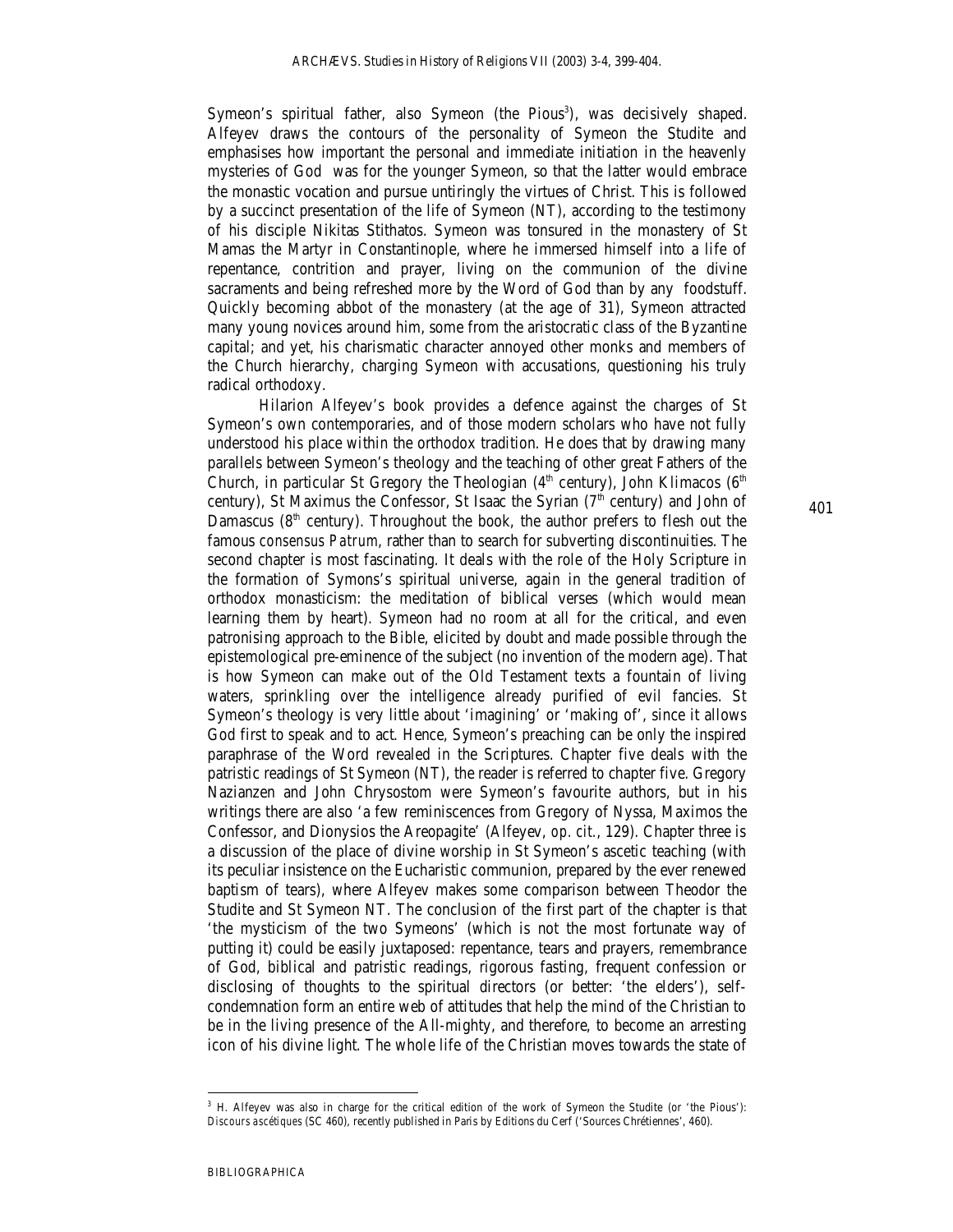continual contemplation of God, which in some case could be appropriately called a conscious 'vision of God'.

The best way of defending St Symeon's spiritual teaching ('mysticism' would be a inadequate expression, especially when this is related to an individual) is that chosen by Bishop Hilarion. The author clearly feels at home in dealing with Symeon's doctrine of divine names, apophaticism and Trinitarian theology. Symeon is very close to Gregory of Nazianzen and Denys the Areopagite in his doxological apophaticism; he adopts 'negative theology' only as invocative and poetic discourse, which prevents him, and any other Christian theologian, from ever becoming rude or forensically accusative in talking about God. It is only the hyperbolic discourse<sup>4</sup>, more than the superlative one, that avoids the ontic reification of God under a single name (usually transformed into an idolatrous concept). It is only through hyperbolic speech (beyond affirmation and negation), that God's innate transcendence can be kept safe, on the fringes hymnic language, in 'margins of silence' (to use here V. Lossky's phrase). In discussing the Trinitarian doctrine of Symeon, I personally would have liked to read a commentary on the famous passage in which the Byzantine saint, perhaps with tacit reference to the St John's definition ('God is love', I John 4: 16), makes this extraordinary statement: 'love is not a mere name, but the divine being' (*Hymn* 52, *intro*). This idea has been reappraised by modern orthodox theologians, such as Pavel Florensky, Dumitru StŠniloae or Archimandrite Sophrony Sakharov, to the effect that 'love' is regarded not as the manifestation or the activity (*energeia*) of God, but something more constitutive of the 'inner relationships' or 'perichoretic communion' of the Father, Son and Holy Spirit. Since *this* picture of the Holy Trinity is unknown in the writings of Athanasius, of the Cappadocian Fathers, Cyril of Alexandria, Maximus the Confessor or John Damascene (who preferred more intellectual metaphors for expressing the mystery of Christ's begottenness, for instance), one wonders if a first Patristic occurrence of this kind (excepting the famous Augustinian model) could be found in the writings of St Symeon. Would then the modern Trinitarian models receive their authority from St Symeon? Would also St Symeon agree, together with Denys the Areopagite, that among all conceivable names, that of 'love' (or 'goodness', for Denys) is the most befitting to God?

Alfeyev ends by showing how the ecclesiastical superiors persecuted St Symeon for his deep attachment to the orthodox tradition. For all their wickedness, they still could not manage to make of Symeon a Byzantine version of Martin Luther. Marginalised during his life, his sound theological doctrine and ascetic teaching was acclaimed by important representatives of the hesychastic revival in Mount Athos, such as Nikiphoros the Monk ('On Watchfulness and the Guarding of the Heart'), Gregory of Sinai ('On Stillness and Prayer'), Gregory Palamas and the leaders of the Kollyvades (*i.e*.: Nikodimos the Hagiorite and Makarios of Corinth). But St Symeon's influence spread to the Slavs; Bishop Hilarion mentions

402

-

<sup>4</sup> Bishop Hilarion (*op*. *cit*., p. 166-168) slots the hyperbolic names (such as: *hyperagathos* for Denys the Areopagite, or *hyperanarchos* for Symeon) in the rubric of superlative discourse, which is both grammatically and theologically incorrect. First of all, the superlative form of *agathos* is, obviously, *aristos*. When Denys the Areopagite uses the word *hyperagathos,* his attempt is to move the theological discourse beyond the realm of negation and affirmation, at the level of paradoxical speech. Yet, within the limits of the cataphatic *and* apophatic discourse, comparison suits better the actual transcendence of God and conveys of his unfathomable otherness more and better than the superlative can ever do. Saying that God is 'better than any creature we know of", or that he 'is less known than the most remote island of the earth" are two examples of *comparative* discourse, which expresses in the *superlative* form only the reality of the created item ('the most remote island'). It is also crucial to know that, for the mystical tradition of the Eastern Christendom, the 'negative' discourse is not the last word, since, eventually, even the *hyperbolic* discourse of praise *opens up* in a gulf of doxological silence. Thisis the case of Denys the Areopagite, and of Symeon the New Theologian, too.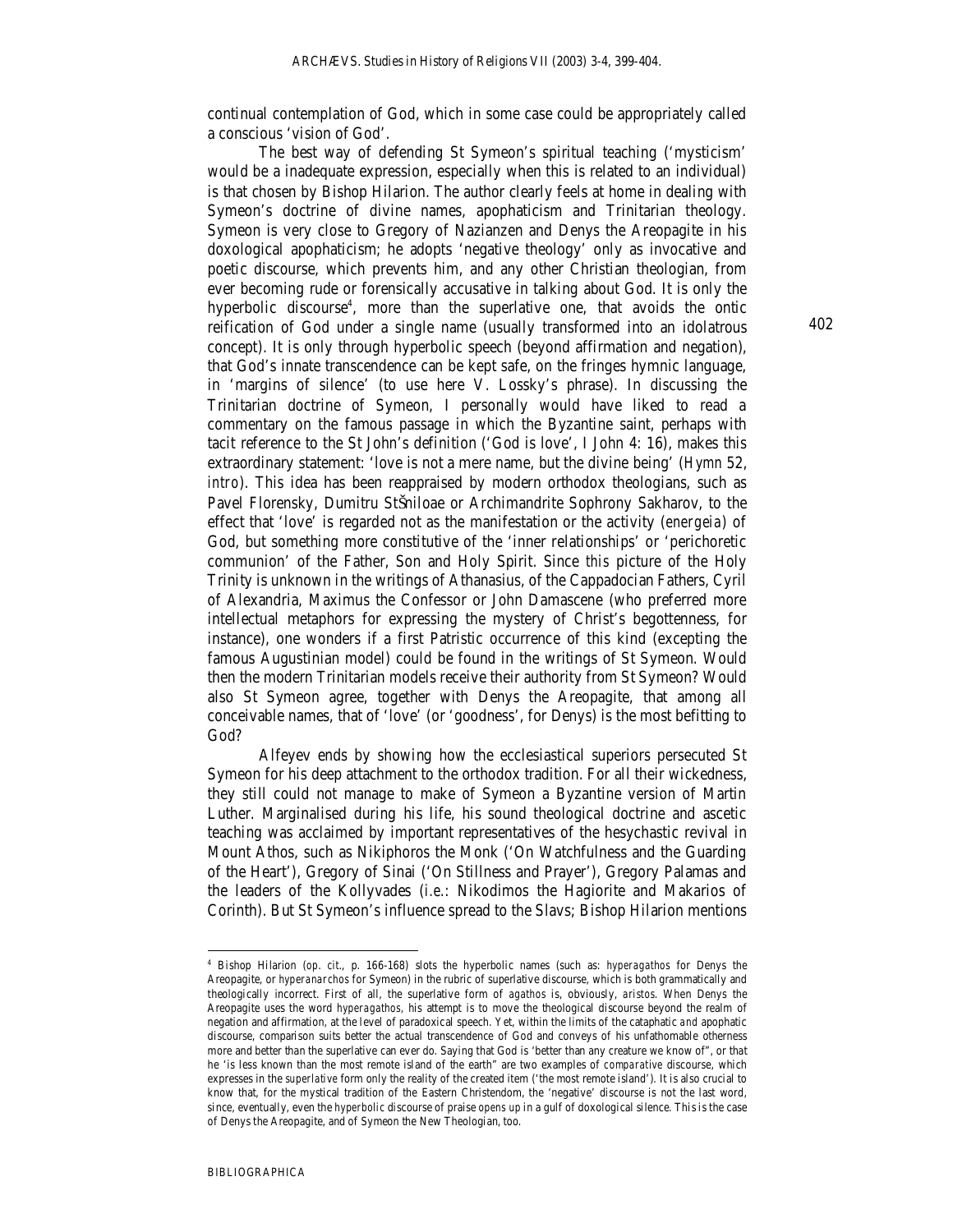St Nil of Sora (†1508), Joseph of Volokolamsk (†1515), Paisy Velichikovsky (†1794), Seraphim of Sarov (†1833) and Teophan the Recluse. In short, unlike many contemporary charismatic Christians who might refer to the Byzantine saint, St Symeon does not express in his teaching the outcome of his 'private' experience of God, in separation from the body of Church and without being able to articulate it theologically. His mind is 'of Christ' insofar as it was shaped by the apostolic tradition of the Church.

My only concern with this book is related to the abundance of terms such as 'mysticism' and 'personal experience', brought in the argumentation without any prior conceptual groundwork<sup>5</sup>. It is not enough to state in one paragraph what is the 'Orthodox' meaning of 'mysticism' and 'personal experience', in the absence of a comparative genealogy of the same concept within the Western tradition. Given the whole apology of St Symeon's prophetic and challenging teaching, which emphasises the importance of one's participation in the life of God, the taint of subjectivism cannot be easily brush off, when such language (which, in fact, does not occur in the writings of Symeon) is heavily employed. An example of misunderstanding caused by this usage is shown in the contrast, which Alfeyev establishes between the 'rationalistic' Trinitarian approach of Stephen, and the 'mystical<sup>'6</sup> insight of Symeon (op. cit., 150 sq.). One wonders if it is not the sloppy and presumptuous *way* of talking about the same and mutually acknowledged mystery of God, that upset St Symeon in Stephen's discourse, and not so much an approach which could be equally labelled 'rationalistic' in the case of Athanasius or Gregory of Nyssa (where no appeal to religious emotions is to be found). And yet, H. Alfeyev tells us in conclusion that 'those who try oppose a formal and rationalistic "tradition" to an enthusiastic and inspired "mysticism" fall into the mistake of misunderstanding what tradition is' (*op. cit.*, 274). Hence, 'rationalism' and 'enthusiasm' would be two inappropriate categories to deal with in this area. But *against* this conclusion here is the sentence which tells us that the present research on St Symeon's life and doctrine is, in fact, a case-study revealing 'the mystical nature of tradition, and the traditional nature of mysticism' (see also the dust-jacket of the book). Though the reader might easily guess what Hilarion Alfeyev pledges here for, one cannot help noticing how inappropriate these terms are, to communicate St Symeon's teaching. At its centre one doesn't find the category of 'mysticism', but, quite simply, the gripping presence of God. Especially given the impact exercised by 'traditionalists' such as R. Guénon, J. Evola or F. Schuon during the  $20<sup>th</sup>$  century, I think this language should be avoided, especially when a defence of the Christian orthodox tradition is intended. Instead of 'mystical nature of tradition', Bishop Hilarion could have said 'the pneumatic' or 'the spiritual dimension of the tradition', clearly indicating that the subject of this tradition is, in effect, the Spirit of God and not man's limited 'experience' or projection of it.

This marginal criticism does not detract from the overall excellence of Hilarion Alfeyev's engrossing book. The author, the editors of the series (Gillian

-

 <sup>404</sup>

<sup>5</sup> A thorough, clear and indispensable introduction into the matter is provided by Bernard McGinn, *The Foundations of Mysticism,* vol 1, 1991, see especially, 131-189.

<sup>6</sup> See the comments of Mark J. Edwards, *Origen against Plato* (Aldershot: Ashgate, 2002), 144: 'When it has a meaning at all, the word "mystical" in modern English usually connotes an experiential knowledge of God acquired in solitude, distinct from (though compatible with) subscription to authoritative doctrines inculcated by the Church. Since the patristic era, those authors who are styled mystics, by themselves or by others, are seldom either architects of dogma or continuous expositors of scripture; they are scrutineers of inward states, exponents of a higher sensibility, inducing or assisting the effervescence of the spirit by a voluntary mortification of the flesh. A mystical exegesis of the scriptures, on this view, would be verified only by the private illumination of the reader, and would be unconditioned by objective factors such as philology, lexicography, the age of the text, the stated or deducible intentions of the author or the character and capacities of his audience.